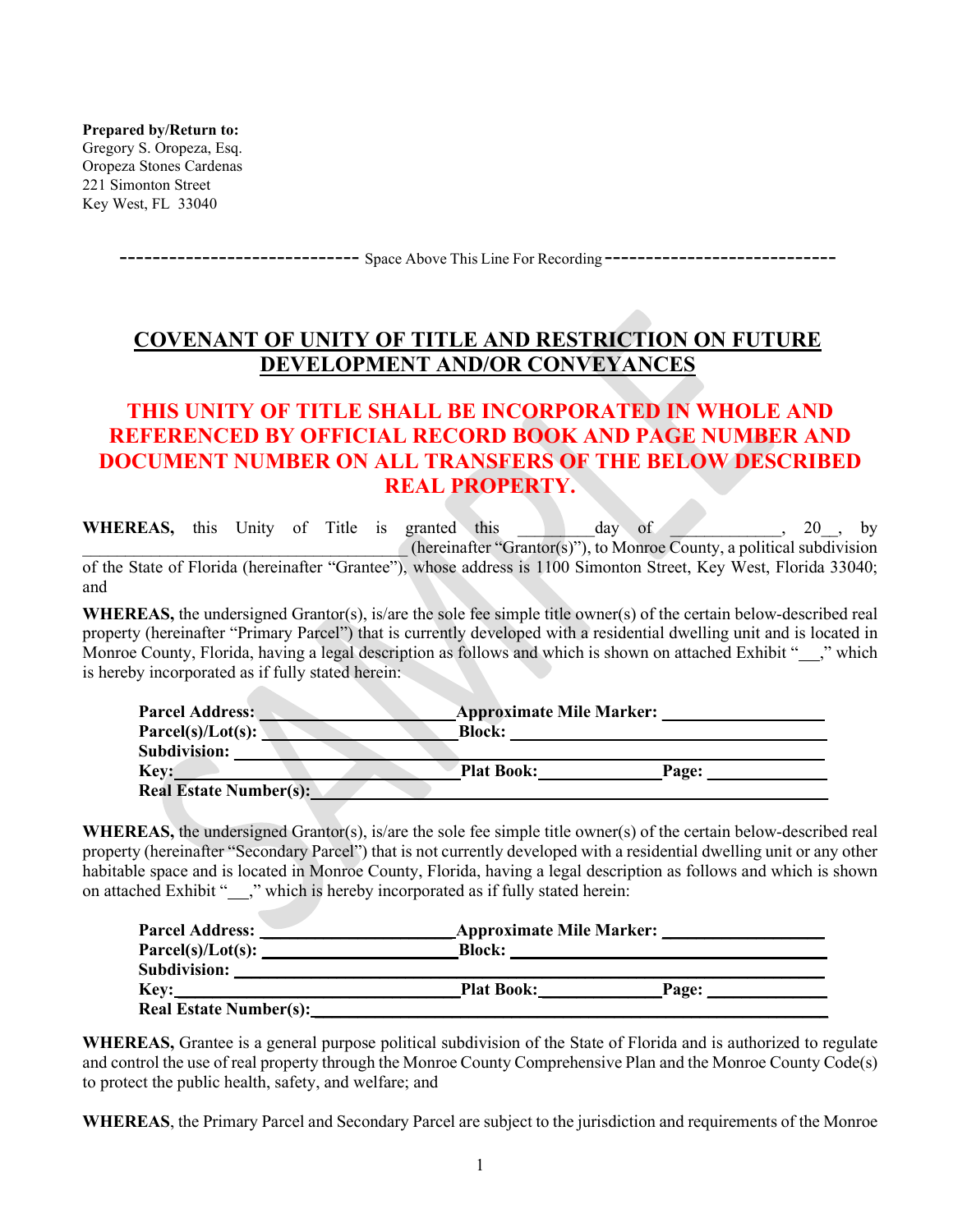County Comprehensive Plan and the Monroe County Code(s); and

**WHEREAS,** this Unity of Title encumbers the Primary Parcel and Secondary Parcel (hereinafter collectively "Unified Parcel"); and

**WHEREAS,** Grantor(s) hereby attest(s) his/her/its/their recognition that this Unity of Title does not allow the Unified Parcel to be divided into separate parcels; and

**WHEREAS,** Grantor(s) hereby attest(s) his/her/its/their recognition that the Unified Parcel shall hereafter exclusively be considered as one (1) parcel of land, and that no portion of said parcel of land may hereafter be sold, transferred, devised, or assigned separately, except in its entirety as one (1) parcel of land; and

**WHEREAS,** Grantor(s) hereby attest(s) his/her/its/their recognition that in granting this Unity of Title, Grantor acknowledges and accepts the condition hereafter limiting development to a single principal use (residential) structure on the Unified Parcel; and

**WHEREAS,** the consent of all mortgagee(s) and holder(s) of any all other encumbrance(s) of or otherwise upon the Unified Parcel is attached as  $Exhibit(s)$  "  $\degree$  " and "  $\degree$  " If no such consent is attached hereto, the undersigned Grantor (s), hereby attest(s) to Grantee that no such mortgage(s) and that no such other encumbrance(s) exist(s); and

**WHEREAS,** this Unity of Title is granted in consideration of payment in the amount of XX thousand dollars (\$XX,XXX.XX) by Grantee to Grantor; and

**WHEREAS,** the undersigned Grantor(s) and Grantee hereby attest that such County payment in consideration was/were given pursuant to this Unity of Title, and that this Unity of Title, together with its restrictions, conditions, and limitations on future residential structure development are supported by good and valuable consideration; and

**WHEREAS,** this Unity of Title does not discharge, exempt, waive, or otherwise release the undersigned Grantor(s), tenant(s) thereto, the personal representative(s), heir(s), assign(s), and successor(s) in title of the undersigned Grantor(s), or tenant(s) thereto, from their duty to obtain required federal, state, County, and local approval(s) for any future construction of accessory structures or establishment of uses upon the Unified Parcel; and

**NOW, THEREFORE,** as an inducement to Grantee for and in consideration of Grantee's payment of good and adequate consideration, the adequacy, sufficiency, and receipt of which are hereby expressly acknowledged and attested to, the undersigned Grantor(s) hereby grants, creates, and establishes a Covenant of Unity of Title for and in favor of Grantee upon the above legally described Unified Parcel which shall run with the land and be binding upon the undersigned Grantor(s), and tenant(s) thereto, and shall remain in full force and effect forever, and Grantor(s) declare(s) and grant(s) as follows:

- 1) **Recitals.** The foregoing recitals are true and correct and are hereby incorporated as if fully stated herein.
- 2) **Restriction on Development.** Notwithstanding the general permitted density, this Unity of Title:
	- A. limits the total density of the Unified Parcel to one residential dwelling unit; and
	- B. retires all other density and prohibits the transfer of density; and
	- C. prohibits new accessory structures providing habitable space on the Unified Parcel; and
	- D. does not prohibit accessory uses and non-habitable accessory structures on the Unified Parcel; and
	- E. does not prohibit additions to the lawfully established existing residential unit.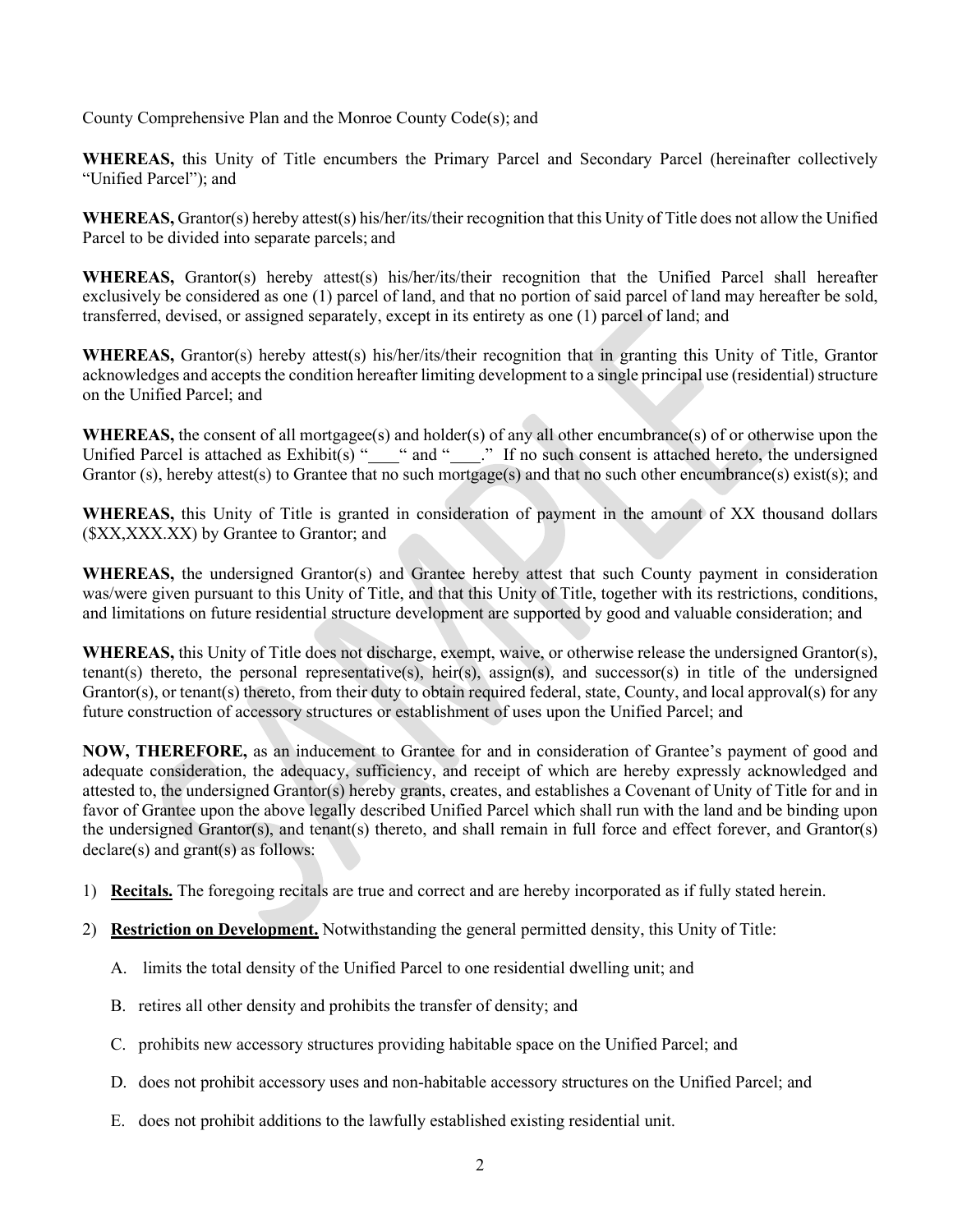Habitable space means any structure equipped for human habitation such as, but not limited to, office, workshop, kitchen, dining, living, laundry, bathroom, bedroom, den, family or recreational room; professional studio or commercial occupancy including all interior hallways, corridors, stairways and foyers connecting these areas. Garages, exterior stairs and open decks and patios are not considered habitable structures.

- 3) **Prohibition of Parcel Division.** This Unity of Title prohibits the Unified Parcel from being divided into separate parcels, subdivided, re-subdivided, platted, re-platted, or conveyed as separate parcels or transferred as separate parcels regardless of whether owned by single or multiple owners.
- 4) **Restriction on Conveyance**. The Unified Parcel shall hereafter exclusively be considered as one (1) parcel of land, and that no portion of said parcel of land may hereafter be sold, transferred, devised, pledged, encumbered or assigned separately, except in its entirety as one (1) parcel of land.
- 5) **Monroe County Property Appraiser Records**. Simultaneously with execution of this covenant of Unity of Title, Grantor shall make application with the Monroe County Property Appraiser to combine the Primary Parcel and Secondary Parcel under this Unity of Title as a single real estate parcel for tax roll purposes.
- 6) **No Conflicts.** The undersigned Grantor(s) hereby covenant(s) with Grantee that Grantor(s) is/are lawfully seized of the Unified Parcel in fee simple free and clear of all encumbrances that are inconsistent with the terms of and exhibits attached to this Unity of Title, and fully attest(s), warrant(s), and defend(s) the title to and interest in the Unity of Title hereby conveyed against the lawful claims of all persons whomsoever.
- 7) **Perpetual Duration.** This Unity of Title is intended to benefit, run with the land in favor of, and shall inure to Grantee, Monroe County, Florida.
- 8) **Binding Effect.** The undersigned Grantor(s), and the personal representative(s), heir(s), assign(s), and successor(s) in title of the undersigned Grantor(s), shall pay all taxes, assessments, fees, and charges of whatever description levied upon or assessed by competent authority on the Unified Parcel therein before delinquency, shall keep such levies and assessments current, and shall not allow any lien(s) on the Unified Parcel superior to this Unity of Title. In the event of failure to so disallow such lien(s), to extinguish such lien(s), and/or to obtain subordination of such lien(s) to this Unity of Title, in addition to any other remedy, the damage(s) and/or debt(s) owed to Grantee shall constitute a lien against the Unified Parcel which shall automatically relate back to the recording date of this Unity of Title.
- 9) **Construction and Interpretation**. The construction and interpretation of such, and all other, Monroe County Comprehensive Plan provision(s) and Monroe County Code(s) provision(s) shall be construed in favor of Grantee and such construction and interpretation shall be entitled to great weight on trial and on appeal.

### 10) **Recordation, Amendment, Modification, or Release**.

- A. The undersigned Grantor(s) hereby agree to the recording of the Unity of Title together with all appropriate and required Joinder(s) with the Clerk of the Circuit Court of Monroe County and agree to the re-recording of said documents at any time Grantee may require to preserve its (Grantee's) rights.
- B. No amendment or modification to this Unity of Title is effective unless agreed to in writing by both Grantee and the undersigned Grantor(s) and filed, together with all appropriate and required Joinder(s), with the Clerk of Circuit Court of Monroe County for recording in the Official Records of Monroe County, Florida.
- C. This Unity of Title may not be rescinded, voided, or released unless and until the Monroe County Board of County Commissioners (hereinafter "BOCC") approves such rescission, voidance, or release by BOCC Resolution.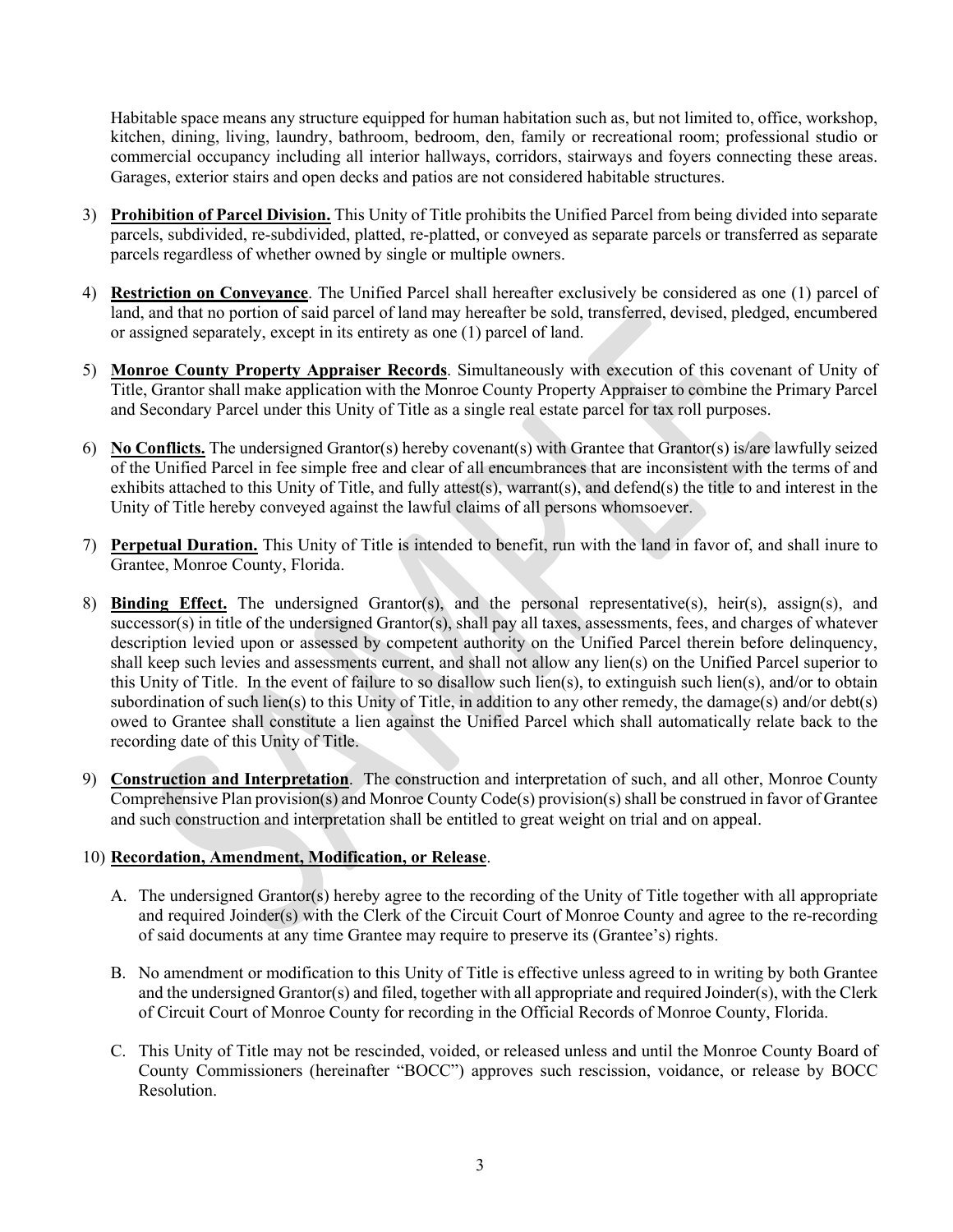#### 11) **Subsequent Reference Requirement.**

- A. The undersigned Grantor(s), tenant(s) thereto, the personal representative(s), heir(s), assign(s), and successor(s) in title of the undersigned Grantor(s), and tenant(s) thereto, hereby agree(s) to and shall submit a copy of this filed and recorded Unity of Title together with (simultaneously in date and time with) all future development applications relating to the Unified Parcel. Such submission by the undersigned Grantor(s), tenant(s) thereto, the personal representative(s), heir(s), assign(s), and successor(s) in title of the undersigned Grantor(s), and tenant(s) thereto, shall be to the agency(ies), department(s), and office(s) in receipt of or otherwise receiving such development application(s). This requirement is non-exclusive to Monroe County agencies, departments, and offices, and is to be construed as inclusive of all reviewing federal, state, Monroe County, and local agencies, departments, and offices in receipt of or otherwise receiving such development application(s), such that the undersigned Grantor(s), tenant(s) thereto, the personal representative(s), heir(s),  $\alpha$ ssign(s), and successor(s) in title of the undersigned Grantor(s), and tenant(s) thereto, must so simultaneously furnish a copy of this filed and recorded Unity of Title to any and all federal and state, Monroe County, and local agencies, departments, and offices in receipt of or otherwise receiving such development application(s).
- B. The undersigned Grantor(s), tenant(s), thereto, the personal representative(s), heir(s), assign(s), and successor(s) in title of the undersigned Grantor(s), and tenant(s) hereto, shall reference this Unity of Title and all previously executed and recorded restrictions in any future instrument conveying title to or an interest in the Unified Parcel, including the recording book and page number(s) and document number(s) of this Unity of Title and all previously executed and recorded restrictions.
- 12) **Joint-and-Several Liability**. If the undersigned Grantor(s), tenant(s) thereto, the personal representative(s), heir(s), assign(s), and successor(s) in title of the undersigned Grantor(s), tenant(s), thereto, or any other non-County natural person(s) or legal person(s) are party(ies) to any suit, action, or proceeding, in law or in equity, initiated, cross-initiated, counter-initiated, or filed by the County to enforce any provision(s), restriction(s), or term(s) contained herein, and consist(s) of more than one person(s) or entity(ies), such person(s) and entity(ies) shall be jointly and severally liable.
- 13) **Non-Assignability**. This Unity of Title shall not be assignable by the undersigned Grantor(s), tenant(s), thereto, the personal representative(s), heir(s), assign(s), or successor(s) in title of the undersigned Grantor(s), tenant(s), thereto, or any other non-County party with title to or an interest in the Unified Parcel, unless such assignment is first approved by Monroe County BOCC Resolution.

#### 14) **Notice and Service of Process**.

A. **Notice – To Grantee**. All notices, consents, approvals, or other communications to Grantee hereunder shall be in writing and shall be deemed properly served if sent by U.S. Postal Service Certified Mail, return receipt requested, in the following for, and address:

Monroe County Planning & Environmental Resources Department **Attn:** Senior Director **Subject:** Unity of Title 2798 Overseas Highway Marathon, FL 33050

And with a copy to:

Monroe County Attorney's Office **Subject:** Unity of Title 1111 12<sup>th</sup> Street, Suite 408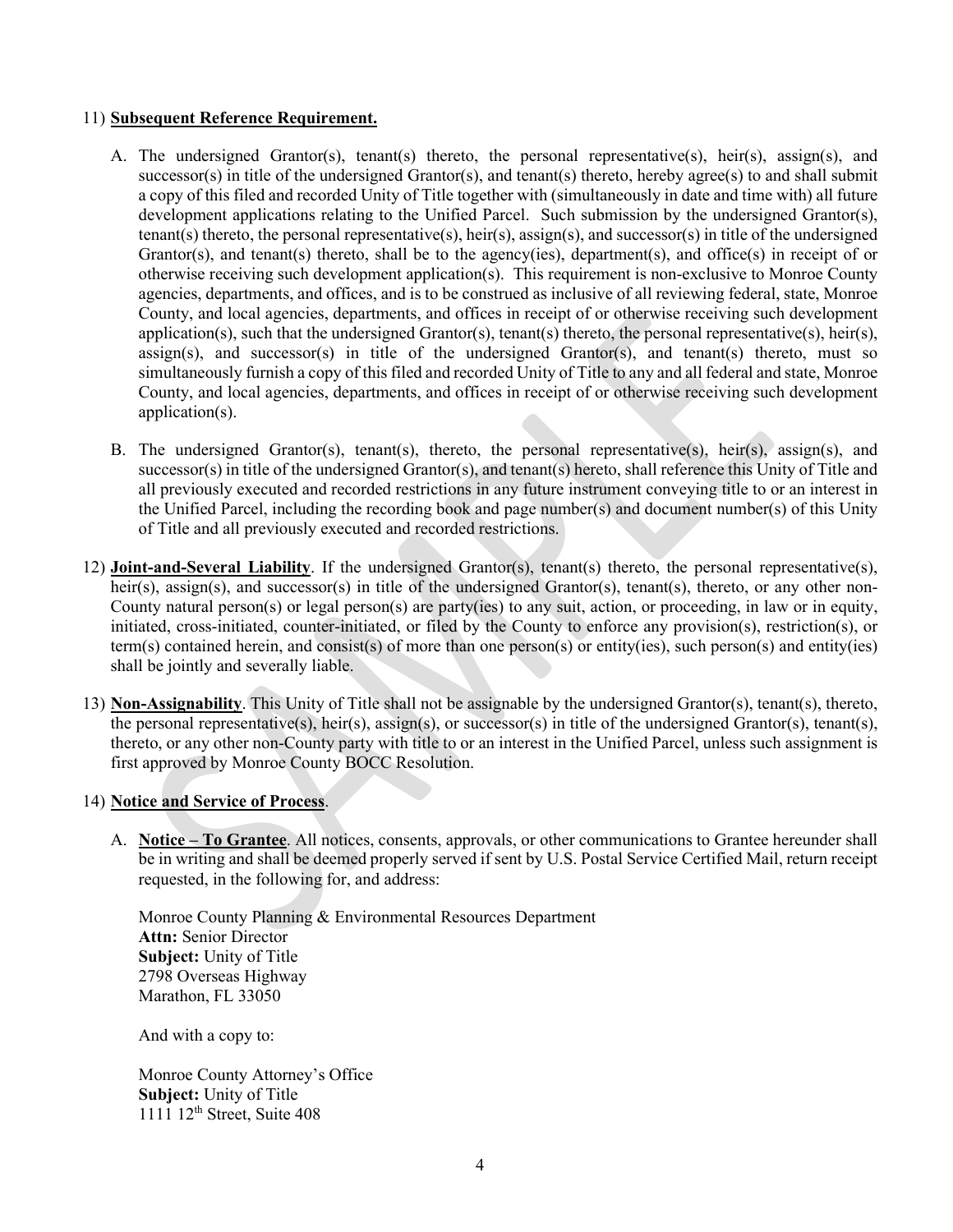Key West, FL 33040

15) **Dispute Resolution – Meet-and-Confer Prerequisite**. The undersigned Grantor(s), tenant(s) thereto, the personal representative(s), heir(s), assign(s), or successor(s) in the title of the undersigned Grantor(s), and tenant(s) thereto, hereby agree(s) that as a first condition precedent to his/her/its/their initiation of litigation or adversarial administrative proceedings against the County in the form of a suit or action arising out of, related to, or in connection with this Unity of Title, shall first, prior to the initiation of such suit or action, attempt to resolve their dispute(s) and disagreement(s) by a meet-and-confer session between himself/herself/themselves and Monroe County Planning & Environmental Resources Department staff and counsel of the Monroe County Planning & Environmental Resources Department. If no resolution can be agreed upon within thirty (30) days after occurrence of the aforesaid meet-and-confer session, such issue(s) shall next as a second condition precedent to the initiation of such suit or action, be discussed at a public meeting of the Monroe County BOCC occurring in the same geographic sub-area as the geographic location of such Unity of Title (i.e., Upper Keys – Key Largo, Middle Keys – Marathon, Lower Keys – Key West). The undersigned Grantor(s), tenant(s) thereto, the personal representative(s), heir(s), assign(s), or successor(s) in title of the undersigned Grantor(s), and tenant(s) thereto, hereby agree(s) that in the event he/she/it/they so initiate such suit or action without satisfying both of these conditions precedent to their initiation or litigation or adversarial administrative proceedings against the County, that the County shall automatically be entitled to an Order granting Grantee's Motion to Dismiss and Florida Statute Sec. 57.105 (2015) Motion for Sanctions and Attorney's Fee (or, at Grantee's election (if applicable), their Florida statutory equivalent(s), Federal equivalent(s), or non-Florida legal equivalent(s)).

### 16) **Limitation of Liability**.

- A. In the event of any litigation concerning the conditions, provisions, revisions, or terms of the Unity of Title, Grantee, the undersigned Grantor(s), tenant(s) thereto, the personal representative(s), heir(s), assign(s), and successor(s) in the title of the undersigned Grantor(s), and tenant(s) thereto, hereby agree to expressly waive and shall be treated as having expressly waived their right to a jury trial.
- B. The undersigned Grantor(s), tenant(s) thereto, the personal representative(s), heir(s), assign(s), or successor(s) in title of the undersigned Grantor(s), and tenant(s) thereto, hereby agree(s) that no charge(s) or claim(s) shall be made by it for any delay(s) or the effective date of this Unity of Title.
- C. **No Waiver.** Grantee shall not be deemed to have waived any rights under this Unity of Title unless such waiver has been given, within this instrument, both expressly and specifically.
- D. **No Personal Liability**. The County expressly reserves and in no way shall be deemed to have waived for itself or for its officer(s), employee(s), or agent(s), any sovereign, governmental, and any other similar defense, immunity, exemption, or protection against any suit, cause-of-action, demand, or liability. Further, no covenant, provision, or term of this Unity of Title shall be deemed to be a covenant or agreement of any officer, employee, or agent of the County in his or her individual capacity, and no officer, employee, or agent of the County shall be liable personally in this Unity of Title or be subject to any personal liability or accountability by reason of the execution of this Unity of Title.
- E. **Non-Reliance by Third-Parties**. No person(s) or entity(ies) shall be entitled to rely upon the terms, or any of them, of this Unity of Title to enforce or attempt to enforce any third-party claim(s) or entitlement(s) to or benefit(s) of any service(s), term(s), or program(s) contemplated hereunder.

### 17) **Enforcement.**

A. **Default Notice.** In the event of breach or violation of the restrictions or terms hereof by Grantor(s), tenant(s) thereto, the personal representative(s), heir(s), assign(s), or successor(s) in title of the undersigned Grantor(s), or tenant(s) thereto, Grantee shall provide written "Notice of Default" or "Notice of Violation" to such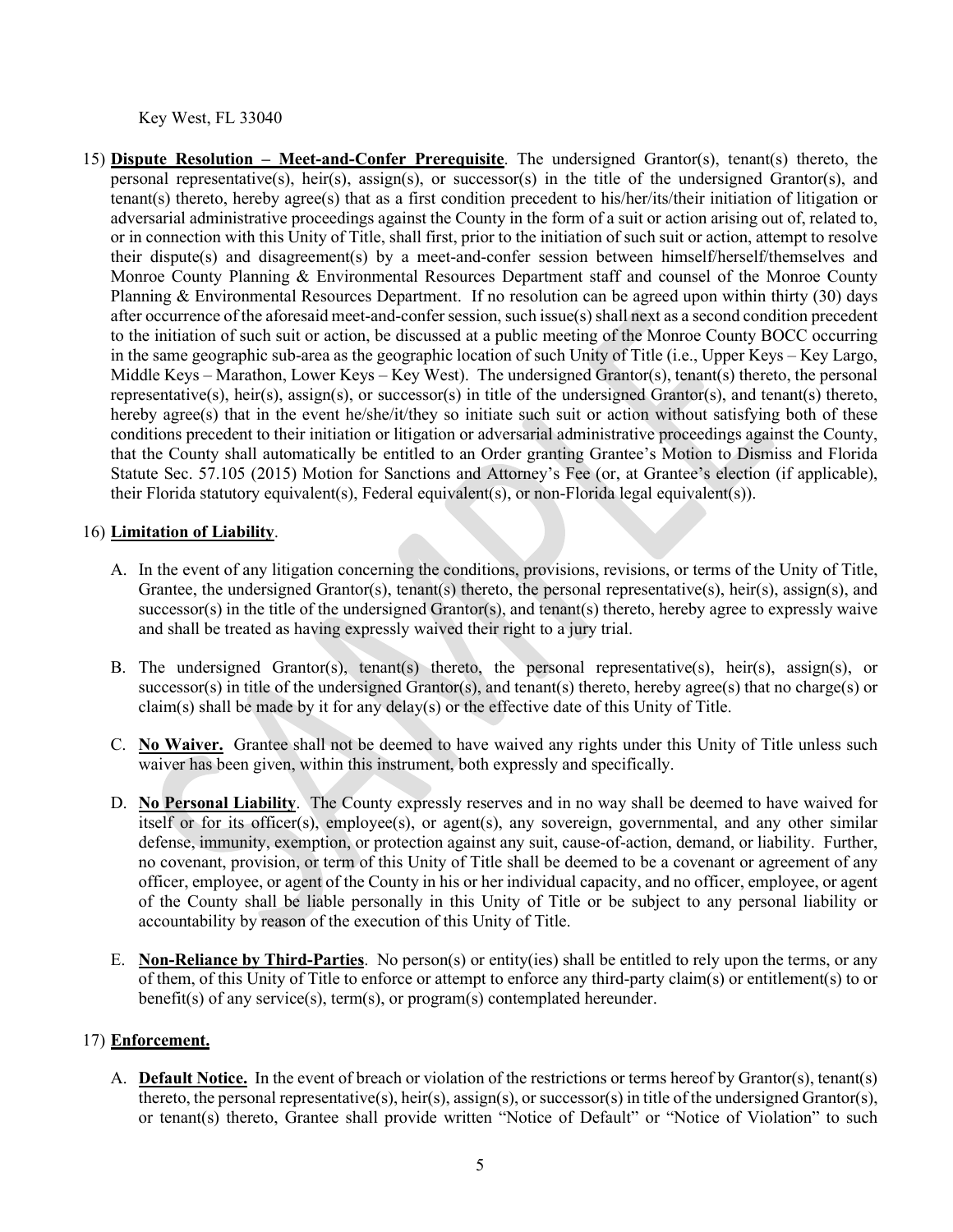breach(es) or violation(s) within thirty (30) days of receiving notice of such breach(es) or violation(s).

#### B. **Grantor(s) Breach or Violation**.

- 1. Uncured breach(es) or violation(s), by the undersigned Grantor(s), tenant(s) thereto, the personal representative(s), heir(s), assign(s), or successor(s) in title of the undersigned Grantor(s), or tenant(s) thereto, of the terms of and restrictions imposed by this Unity of Title shall, without any additional notice beyond this Unity of Title's recordation, entitle Grantee to immediately suspend and/or rescind, without liability to Grantee, development applications, pending permits, approvals, and inspections, and issued development order(s) contingent upon the effectiveness of this Unity of Title and Grantor(s) compliance thereto, the compliance of tenant(s) thereto, the compliance of the personal representative(s), heir(s), assign(s), or successor(s) in title of the undersigned Grantor(s) thereto, and the compliance of tenant(s) thereto, with the terms of this Unity of Title, applied for or those permits, approvals, and/or inspections necessary to cure such breach(es) or violation(s). Such uncured breach(es) or violation(s) shall be presumed to constitute breach(es) or violation(s) that is/are irreparable or irreversible in nature.
- 2. In the event of any suit, action, or proceeding, in law or in equity, by the County to enforce the restrictions or terms contained herein, if the County prevails in any such suit, action, or proceeding, on trial or appeal, the County shall be entitled to reasonable attorney's fees, including trial, appellate, bankruptcy, and postjudgement costs and collection proceedings for the maintenance or defense of any such suit, action, or proceeding, to be paid by the losing party(ies) as fixed by the court. Any judgement so rendered in favor of the County in connection with any suit, action, or proceeding arising out of, related to, or in connection with this Unity if Title, shall bear interest at the highest rate allowed by law. The County may recover reasonable legal and professional fees attributable to the preparation, administration, and enforcement of such suit, action, or proceeding, from any person(s) and/or entity(ies) from or whom a demand or enforcement request is made, regardless of actual initiation of a suit, action, or proceeding. These remedies are in addition to any other remedy, fine, or penalty which may be applicable under, including, but not limited to, Chapters 162.373, and 403, Florida Statutes, and any other action at law or in equity. Grantee hereby agrees and the undersigned Grantor(s), tenant(s) thereto, the personal representative(s), heir(s), assign(s), and successor(s) in title of the undersigned Grantor(s), and tenant(s) thereto, hereby agree that suits, actions, and proceedings arising out of, related to, or in connection with this Unity of Title shall be in accordance with the Florida Rules of Civil Procedure.
- 3. Cumulative Remedies. In the event of any breach or violation of the restrictions or terms contained herein, Grantee shall, without liability to Grantee, have the right to proceed at law or in equity as may be necessary to enforce compliance with the restrictions or terms hereof, to enjoin activities, construction, maintenance, practices, repairs, and uses inconsistent with the restrictions or terms hereof, and to otherwise prevent the breach or violation of any of them, to collect damages, and both authorized and entitled to enforce this Unity of Title by emergency, preliminary, and permanent injunction, including by ex parte motion and action for such injunction(s), it being hereby expressly and specifically agreed that Grantee has no adequate remedy at law, or such other legal method as Grantee deems appropriate. All rights and remedies accruing to the County shall be assignable in whole or in part and be cumulative; that is, the County may pursue such rights and remedies as the law and this Unity of Title afford it in whatever order the County desires and the law permits. The County's resort to any one law(s) and/or remedy(ies) in advance of any other shall not result in waiver or compromise of any other law(s) and/or remedy(ies). The undersigned Grantor(s), tenant(s) thereto, the personal representative(s), heir(s), assign(s), or successor(s) in title of the undersigned Grantor(s), and tenant(s) thereto, hereby agree(s) to and shall pay for all costs associated with Grantee's enforcement action(s).
- 4. Failure of the undersigned Grantor(s), tenant(s) thereto, the personal representative(s), heir(s), assign(s), or successor(s) in title of the undersigned Grantor(s), or tenant(s) thereto, to comply with or perform any act required by or under this Unity of Title shall not impair the validity of this Unity of Title or the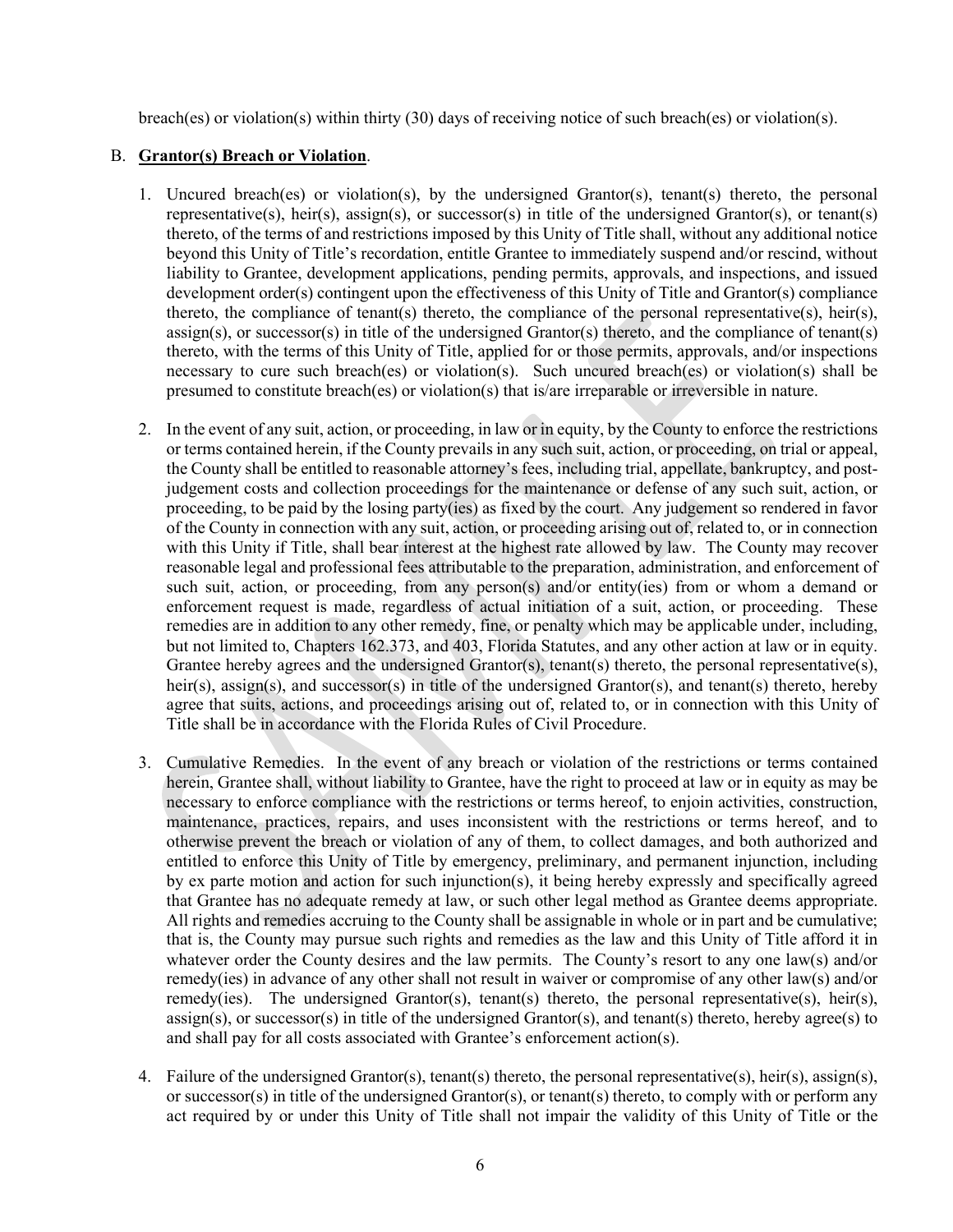conditions, provisions, reservations, restrictions, rights, or terms hereof or limit their enforceability in any way.

5. Enforcement of the conditions, provisions, restrictions, and terms of this Unity of Title shall be at the discretion of the Grantee, Grantee's delay or failure to enforce or omission in the exercise of any condition, provision, reservation, restriction, right, or term contained herein, however long continued, shall not be deemed a waiver or estoppel of the right to do so thereafter as to any violation or breach. No Grantee waiver of a breach of any of the condition(s), provision(s), reservation(s), restriction(s), right(s), or term(s) hereof, shall be construed to be a waiver of any succeeding breach of the same condition(s), provision(s), reservation(s), restriction(s), right(s), or term(s) hereof.

### 18) **Miscellaneous.**

- A. **Duty to Cooperate**. Where required under this Unity of Title or related agreement(s), the undersigned Grantor(s), tenant(s) thereto, the personal representative(s), heir(s), assign(s), and successor(s) in title of the undersigned Grantor(s), and tenant(s) thereto, shall, to ensure the implementation of the government purpose furthered by this Unity of Title, cooperate with Grantee's reasonable requests submitted to Grantor(s), tenant(s) thereto, Grantor's personal representative(s), heir(s), assign(s), and successor(s) in title, and tenant(s) thereto, regarding the terms and conditions contained herein.
- 19) **Inconsistency, Partial Invalidity, Severability, and Survival of Provisions.** If any condition, provision, reservation, restriction, right, or term of this Unity of Title, or any portion(s) thereof, is/are held to be invalid or unenforceable in or by any administrative hearing officer or court of competent jurisdiction, the invalidity or unenforceability of such condition, provision, reservation, restriction, right, term, or any portion(s) thereof, shall neither limit nor impair the operation, enforceability, or validity of any other condition, provision, reservation, restriction, right, term, or any remaining portion(s) thereof. All such other conditions, provisions, reservation, restrictions, rights, terms, and remaining portion(s) thereof shall continue unimpaired in full force and effect.
- 20) **Captions and Paragraph Headings**. Captions and paragraph headings, where used herein, are inserted for convenience only and are not intended to descriptively limit the scope and intent of the paragraph or text to which they refer.
- 21) **No Encumbrances**. The undersigned grantor(s), tenant(s) thereto, the personal representative(s), heir(s), assign(s), and successor(s) in title of the undersigned Grantor(s), and tenant(s) thereto, represent(s) and warrant(s) that, to his/her/its/their knowledge, there are no superior encumbrances or material claims, cause-of-action, or other proceedings pending or threatened in respect to the ownership, operation, or environmental condition(s) of the above legally described property that may, shall, or will diminish, extinguish, interrupt, or subordinate the effectiveness or operation of this Unity of Title's provision(s), restriction(s), right(s), and term(s) running in perpetuity in favor of Grantee, Monroe County, Florida.
- 22) **Governing Laws/Venue**. This Unity of Title is and the construction and enforcement of the restrictions, terms, and obligations established therefrom are governed by the Monroe County Comprehensive Plan and the Monroe County Code(s), and shall be liberally construed and enforced in favor of the grant to effectuate the public purpose of this Unity of Title and the policy(ies) and purpose(s) of the Monroe County Comprehensive Plan and the Monroe County Code(s). Exclusive venue for any dispute arising from or under, relating to, or in connection with this Unity of Title shall be in the Sixteenth Judicial Circuit in and for Monroe County, Florida.
- 23) **Authority to Attest**. Each party to this Unity of Title represents and warrants to the other that the execution, delivery, and performance of this Unity of Title has been duly authorized by all necessary corporate and other organizational action, as required.
- 24) **Integration/Merger**. This Covenant of Unity of Title constitutes the entire Covenant of Unity of Title and any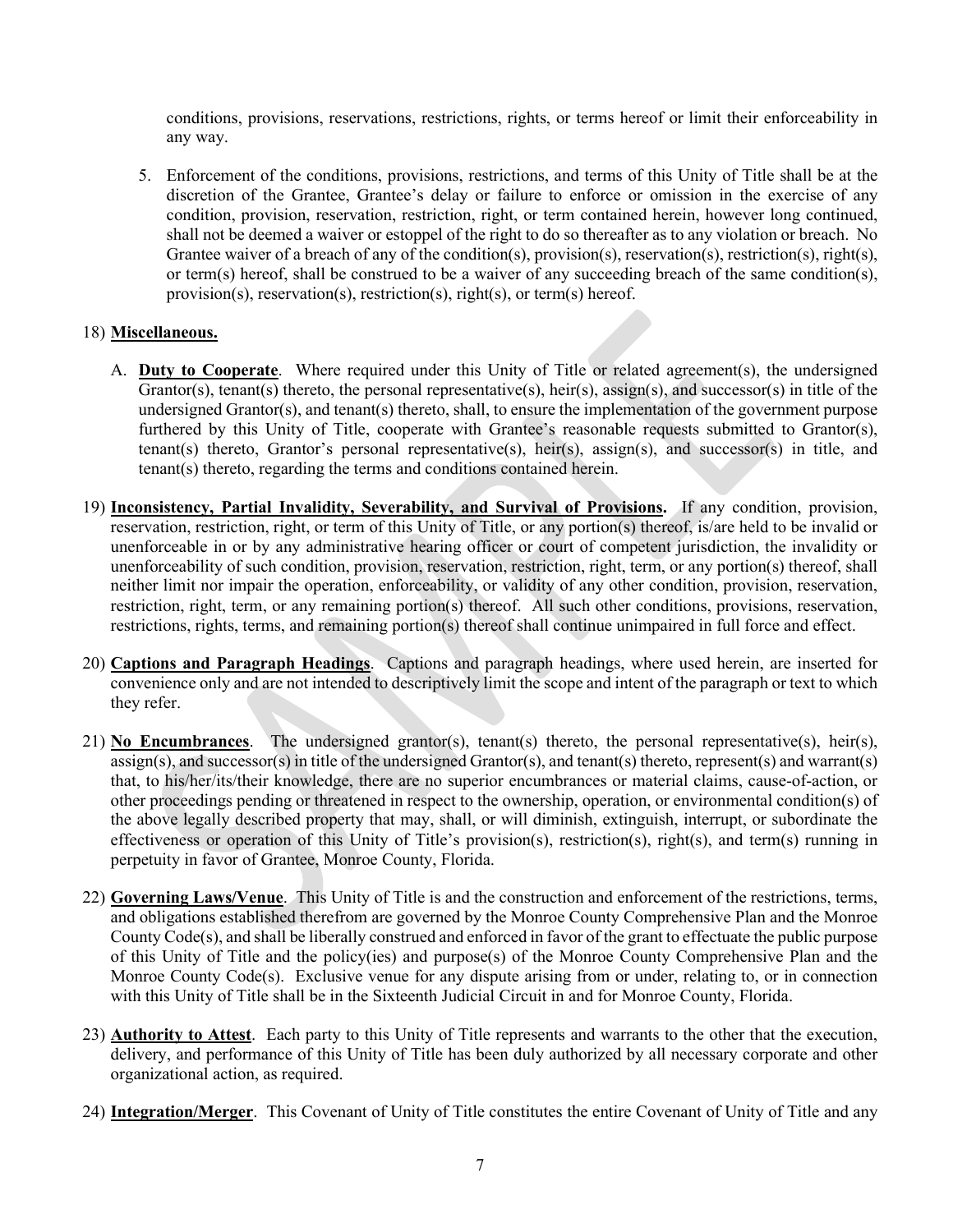representation or understanding of any kind preceding the date of this Unity of Title's execution or recordation is not binding on the Grantee or the undersigned Grantor(s) except to the extent it has been incorporated into this Unity of Title.

25) **Effective Date**. This Unity of Title will become effective upon recordation in the Official Records of Monroe County, Florida.

8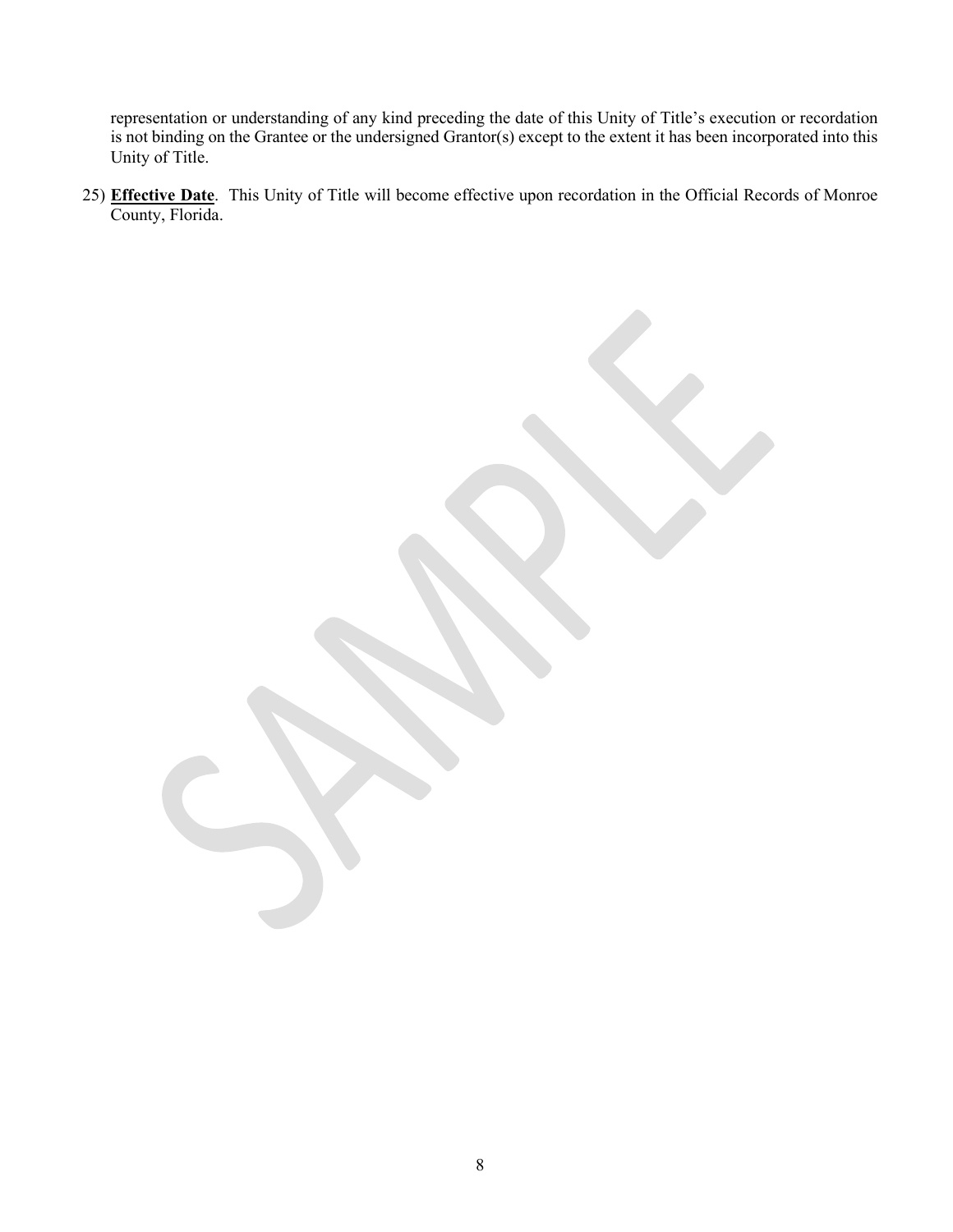### **TO HAVE AND HOLD UNTO GRANTEE FOREVER.**

| <b>WITNESSES TO ALL:</b>                  | <b>GRANTOR(S)</b>                                                                                                                                                                                                    |
|-------------------------------------------|----------------------------------------------------------------------------------------------------------------------------------------------------------------------------------------------------------------------|
| First Witness (Print Name)                | Grantor No. 1 (Print Name)                                                                                                                                                                                           |
| First Witness (Signature)                 | Grantor No. 1 (Signature)                                                                                                                                                                                            |
|                                           | (Complete Mailing Address above)                                                                                                                                                                                     |
| Second Witness (Print Name)               | Grantor No. 2 (Print Name)                                                                                                                                                                                           |
| Second Witness (Signature)                | Grantor No. 2 (Signature)                                                                                                                                                                                            |
|                                           | (Complete Mailing Address above)                                                                                                                                                                                     |
| <b>STATE OF</b><br><b>COUNTY OF</b>       |                                                                                                                                                                                                                      |
| me this day of<br>known to me or produced | The foregoing instrument, Monroe County Covenant of Unity of Title, was acknowledged before<br>$\sqrt{20}$ , by $\sqrt{20}$ , by $\sqrt{20}$ , who is personally<br>as proof of identification and did take an oath. |
| [NOTARY SEAL]                             | Notary Public (Print Name and Notary No.)                                                                                                                                                                            |

\_\_\_\_\_\_\_\_\_\_\_\_\_\_\_\_\_\_\_\_\_\_\_\_\_\_\_\_\_\_\_\_\_\_\_\_\_\_ Notary Public (Signature)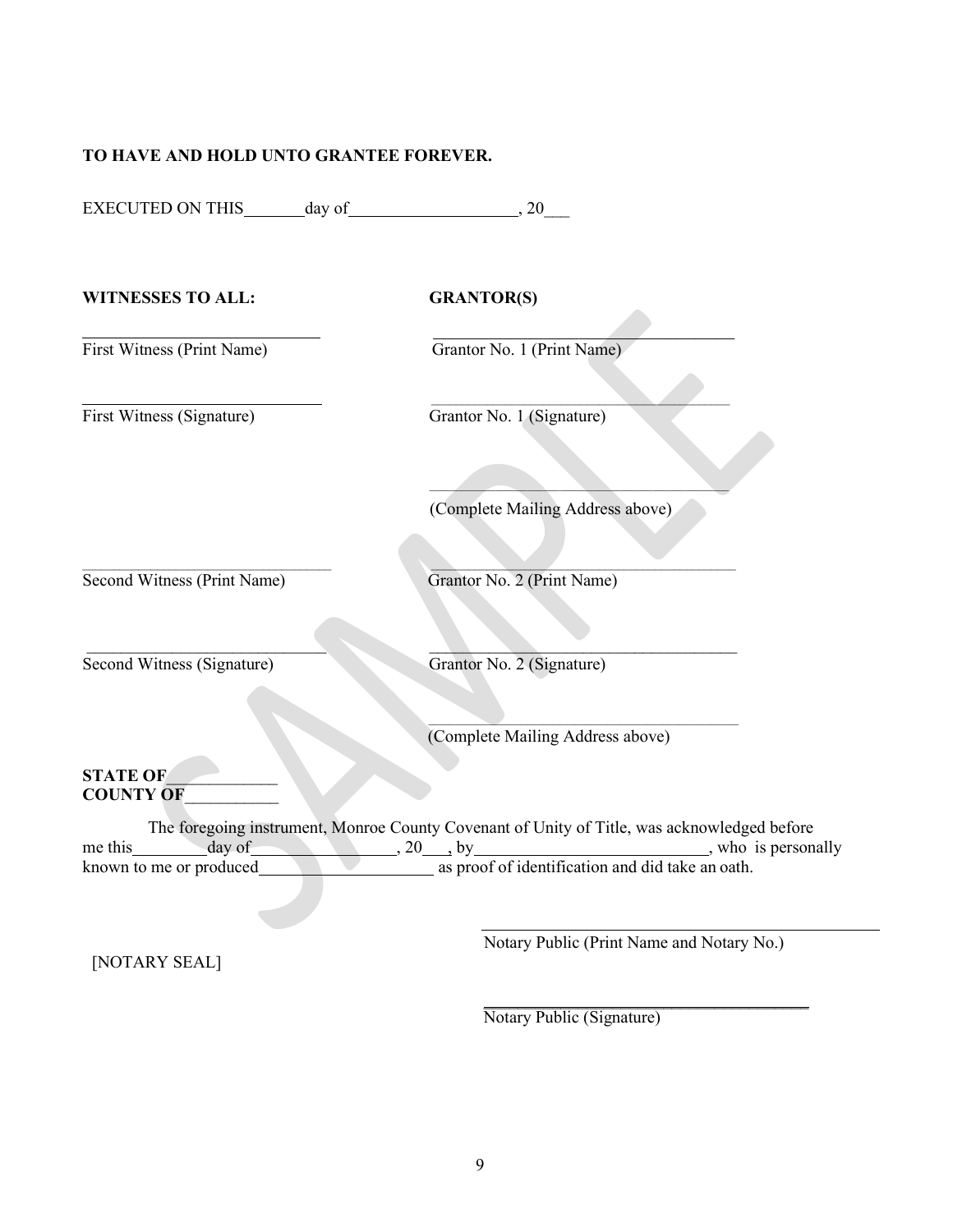### **MONROE COUNTY, FLORIDA ACCEPTANCE OF UNITY OF TITLE**

**In Witness Whereof**, Grantee accepts the Covenant of Unity of Title granted above and executes this instrument the date set forth below.

### **GRANTEE**:

Monroe County, Florida: First Witness (Print Name) Senior Director, Monroe County Planning and Environmental Resources Department (Print Name)  $\frac{1}{2}$  ,  $\frac{1}{2}$  ,  $\frac{1}{2}$  ,  $\frac{1}{2}$  ,  $\frac{1}{2}$  ,  $\frac{1}{2}$  ,  $\frac{1}{2}$  ,  $\frac{1}{2}$  ,  $\frac{1}{2}$  ,  $\frac{1}{2}$  ,  $\frac{1}{2}$  ,  $\frac{1}{2}$  ,  $\frac{1}{2}$  ,  $\frac{1}{2}$  ,  $\frac{1}{2}$  ,  $\frac{1}{2}$  ,  $\frac{1}{2}$  ,  $\frac{1}{2}$  ,  $\frac{1$ First Witness (Signature) Senior Director, Monroe County Planning and Environmental Resources Department (Signature)  $\overline{\phantom{a}}$  , and the set of the set of the set of the set of the set of the set of the set of the set of the set of the set of the set of the set of the set of the set of the set of the set of the set of the set of the s Second Witness (Print Name) Date (Print)  $\overline{\phantom{a}}$  ,  $\overline{\phantom{a}}$  ,  $\overline{\phantom{a}}$  ,  $\overline{\phantom{a}}$  ,  $\overline{\phantom{a}}$  ,  $\overline{\phantom{a}}$  ,  $\overline{\phantom{a}}$  ,  $\overline{\phantom{a}}$  ,  $\overline{\phantom{a}}$  ,  $\overline{\phantom{a}}$  ,  $\overline{\phantom{a}}$  ,  $\overline{\phantom{a}}$  ,  $\overline{\phantom{a}}$  ,  $\overline{\phantom{a}}$  ,  $\overline{\phantom{a}}$  ,  $\overline{\phantom{a}}$  Second Witness (Signature) **STATE OF COUNTY OF**  Before me, the undersigned authority, personally appeared \_\_\_\_\_\_\_\_\_\_\_\_\_\_\_\_\_\_\_\_\_\_\_\_\_\_\_\_\_\_\_\_\_\_\_\_\_\_\_\_\_\_\_\_\_\_\_\_, on this  $\frac{day \text{ of } (x, 20, ..., x)}{x}$ , who is personally known to me or produced as proof of identification. Sworn and subscribed to before me this day of 30 .  $\overline{\phantom{a}}$  ,  $\overline{\phantom{a}}$  ,  $\overline{\phantom{a}}$  ,  $\overline{\phantom{a}}$  ,  $\overline{\phantom{a}}$  ,  $\overline{\phantom{a}}$  ,  $\overline{\phantom{a}}$  ,  $\overline{\phantom{a}}$  ,  $\overline{\phantom{a}}$  ,  $\overline{\phantom{a}}$  ,  $\overline{\phantom{a}}$  ,  $\overline{\phantom{a}}$  ,  $\overline{\phantom{a}}$  ,  $\overline{\phantom{a}}$  ,  $\overline{\phantom{a}}$  ,  $\overline{\phantom{a}}$  Notary Public (Print Name and Notary No.) [NOTARY SEAL]

Notary Public (Signature)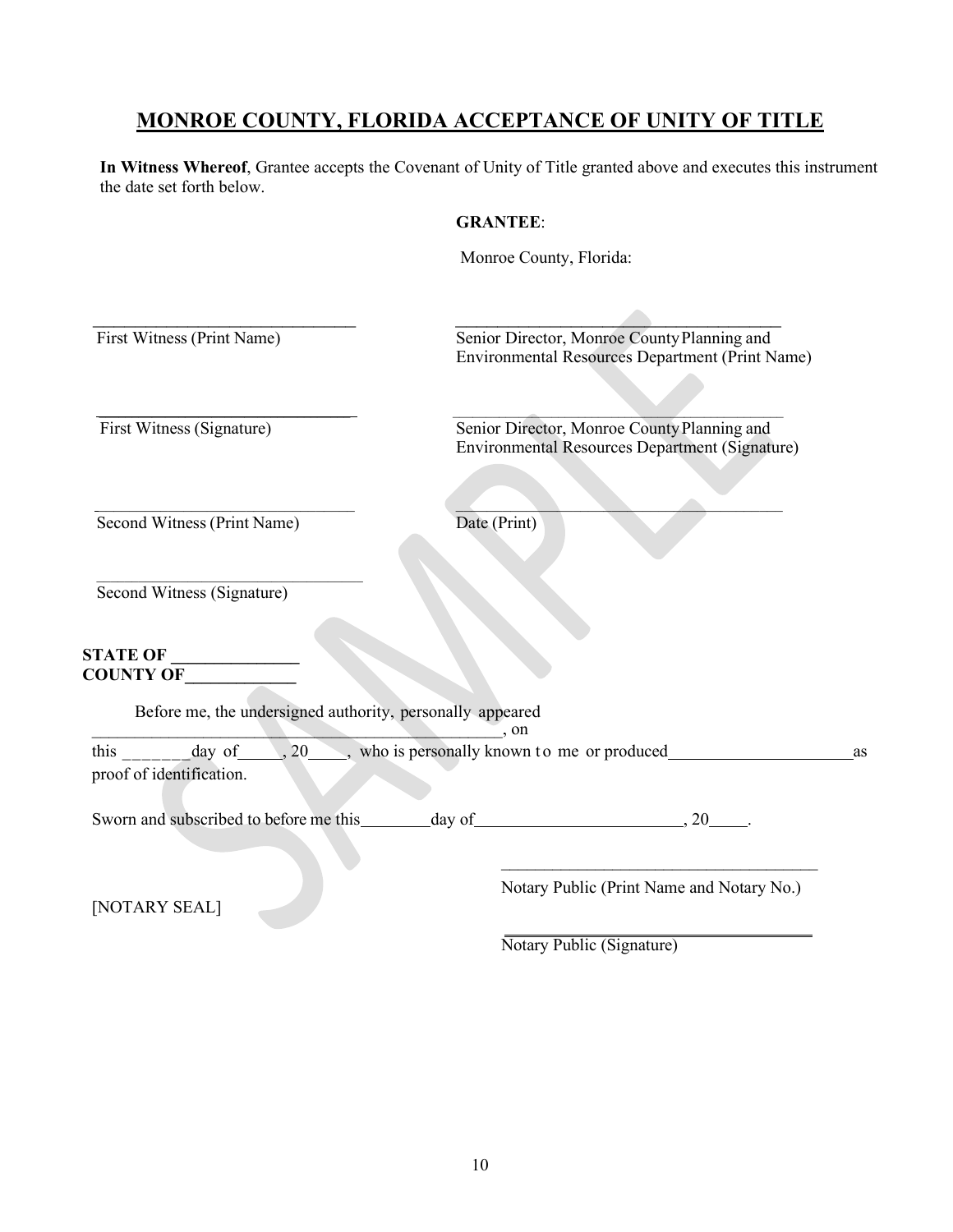# **JOINDER OF MORTGAGEE**

(If Applicable)

|                               | $\frac{1}{2}$ , whose address is $\frac{1}{2}$ , whose address is $\frac{1}{2}$                                                       |     |  |
|-------------------------------|---------------------------------------------------------------------------------------------------------------------------------------|-----|--|
| (Name of Mortgagee)           |                                                                                                                                       |     |  |
|                               | particularly described as being the owner and holder of a mortgage dated_______________________ in the original                       |     |  |
|                               |                                                                                                                                       |     |  |
|                               |                                                                                                                                       |     |  |
|                               | ("Mortgagee(s)"), encumbering the real property described in                                                                          |     |  |
|                               |                                                                                                                                       | and |  |
|                               | that mortgage, which is recorded in Official Records Book_______________________, at Page_____________,                               |     |  |
|                               | having Document Number<br>that certain Assignment recorded in Official Records Book______, at Page_____, and having Document          |     |  |
|                               |                                                                                                                                       |     |  |
|                               |                                                                                                                                       |     |  |
|                               | all in the Official Records of County, Florida (said mortgage, assignment, and modification                                           |     |  |
|                               | are hereinafter referred to as the "Mortgage"), in the lands described in the Covenant of Unity of Title between                      |     |  |
|                               | Crantor(s)/Mortgagee(s),                                                                                                              |     |  |
|                               | and Grantee, Monroe County, Florida, hereby joins in, consents, ratifies, and subordinates the lien of its Mortgage,                  |     |  |
|                               | to the foregoing Covenant of Unity of Title, executed or to be executed in favor of Monroe County, Florida, with                      |     |  |
|                               | the intent that the Mortgage shall be subject and subordinate to the Unity of Title, executed                                         |     |  |
| at                            |                                                                                                                                       |     |  |
| (Place of Execution)          |                                                                                                                                       |     |  |
|                               | on the date indicated below.                                                                                                          |     |  |
| (Place of Execution (cont'd)) |                                                                                                                                       |     |  |
| Witness No. 1 (Print Name)    | IN WITNESS WHEREOF, Mortgagee grants this Joinder and executed this instrument on the date set forth below.<br>Mortgagee (Print Name) |     |  |
| Witness No. 1 (Signature)     | Mortgagee (Signature)                                                                                                                 |     |  |
|                               |                                                                                                                                       |     |  |
| Witness No. 2 (Print Name)    | Authorized Official Capacity (Director, Officer, Trustee, or other)                                                                   |     |  |
| Witness No. 2 (Signature)     | Date (Print)                                                                                                                          |     |  |
| <b>STATE OF</b>               |                                                                                                                                       |     |  |
| <b>COUNTY OF</b>              |                                                                                                                                       |     |  |
|                               | The foregoing instrument, Joinder of Mortgage, was acknowledged before me this                                                        |     |  |
|                               |                                                                                                                                       |     |  |
|                               |                                                                                                                                       |     |  |
|                               | Notary Public (Print Name and Notary No.)                                                                                             |     |  |
| [NOTARY SEAL]                 | Notary Public (Signature)                                                                                                             |     |  |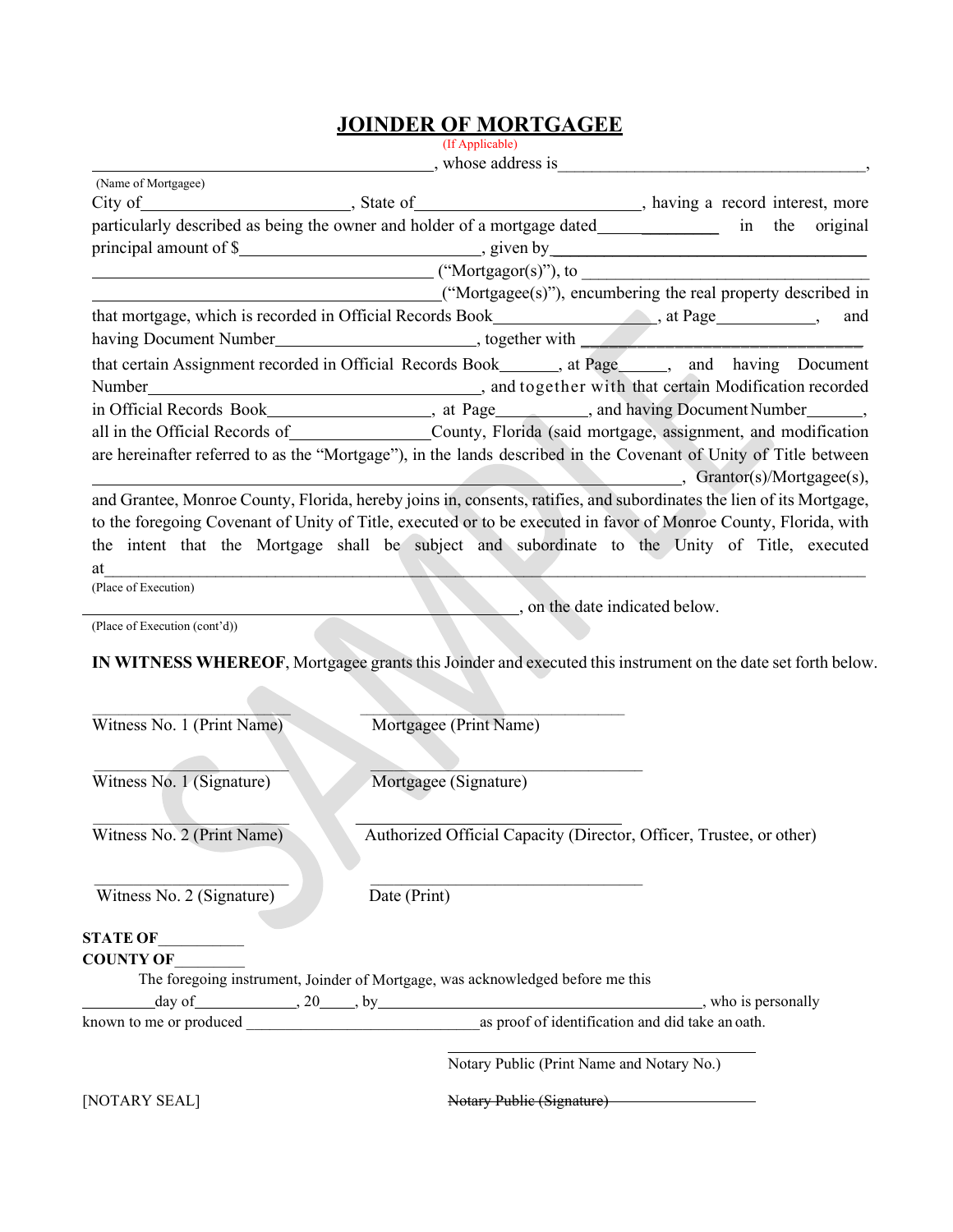### **JOINDER OF NON-MORTGAGEE ENCUMBRANCE-HOLDER**

| (If Applicable)                                                                                                       |
|-----------------------------------------------------------------------------------------------------------------------|
| , whose address is                                                                                                    |
| (Name of Non-Mortgagee Encumbrance-Holder)                                                                            |
|                                                                                                                       |
| being the owner and holder of an encumbrance dated _________________ in the original principal amount of \$__________ |
| given by                                                                                                              |
| $($ "Encumbranced Owner(s)"), to                                                                                      |
| ("Encumbranced Holder(s)"), encumbering the real property described in that mortgage, which is recorded in Official   |
| Records Book ___, at Page ______ and having Document Number__________, together with that certain                     |
| Assignment recorded in Official Records Book, at Page _______, and having Document                                    |
| Number__________________, and together with that certain Modification recorded in Official Records                    |
| Book_________, at Page________, and having Document Number____________, all in the Official Records                   |
| of Monroe_County, Florida (said mortgage, assignment, and modification are hereinafter referred to as the             |
| "Encumbrance"), in the lands described in the Covenant of Unity of Title                                              |
| Unity of Title/Encumbranced Grantor(s), and Grantee<br>between                                                        |
| Monroe County, Florida, hereby joins in, consents, ratifies, and subordinates the lien of its Encumbrance, to the     |
| foregoing Corrective/Superseding Aggregation Restrictive Covenant, executed or to be executed in favor of Monroe      |
| County, Florida, with the intent that the Encumbrance shall be subject and subordinate to the Unity of Title,         |
| executed at<br>, on the date indicated below.                                                                         |
| (Place of Execution)                                                                                                  |

**IN WITNESS WHEREOF**, Mortgagee grants this Joinder and executed this instrument on the date set forth below.

| Witness No. 1 (Print Name)          | Non-Mortgagee Encumbrance-Holder (Print Name)                      |
|-------------------------------------|--------------------------------------------------------------------|
| Witness No. 1 (Signature)           | Non-Mortgagee Encumbrance-Holder (Signature)                       |
| Witness No. 2 (Print Name)          | Authorized Official Capacity (Director, Officer, Trustee, or other |
| Witness No. 2 (Signature)           | Date (Print)                                                       |
| <b>STATE OF</b><br><b>COUNTY OF</b> |                                                                    |

The foregoing instrument, Joinder of Non-Mortgagee Encumbrance-Holder, was acknowledged before me this day of  $\qquad \qquad$ , 20\_\_\_\_\_\_\_\_\_\_\_, by \_\_\_\_\_\_\_\_\_\_\_\_\_\_\_\_\_\_\_\_\_\_who is personally known to me or produced \_\_\_\_\_\_\_\_\_\_\_\_\_\_\_\_\_\_,

as proof of identification and did take an oath.

[NOTARY SEAL]

Notary Public (Print Name and Notary No.)

Notary Public (Signature)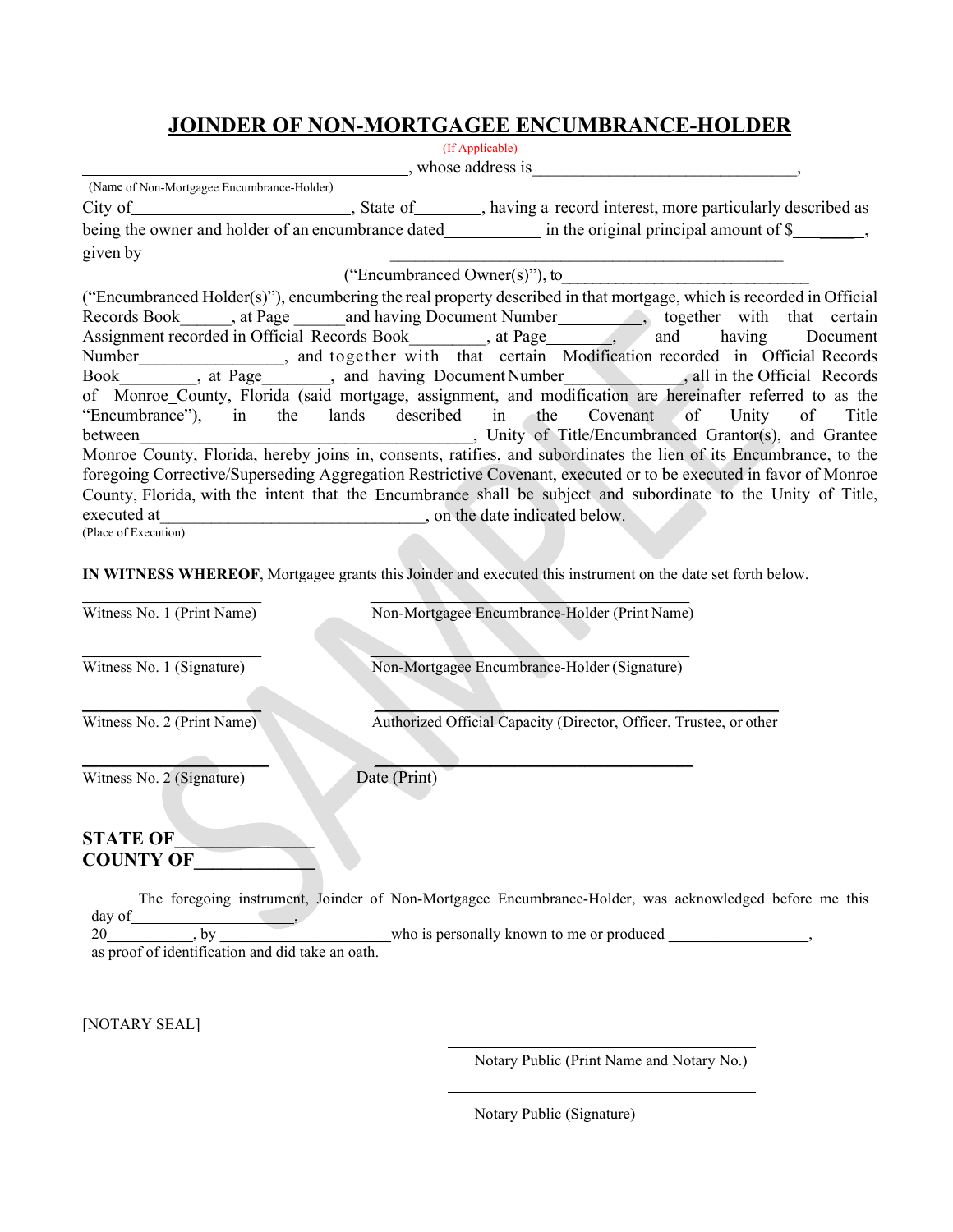## **GRANTOR(S') AFFIDAVIT OF NO ENCUMBRANCES**

(If Applicable)

### 1. **WHEREAS,**  $\blacksquare$ , the undersigned, is/are the sole fee simple title owner(s) of the certain below-described real property located in Monroe County, Florida, having a legal description as follows and which is shown on attached Exhibit "\_\_\_," which is hereby incorporated as if fully stated herein:

| <b>Parcel Address:</b>        | <b>Approximate Mile Marker:</b> |       |
|-------------------------------|---------------------------------|-------|
| $Parcel(s)/Lot(s)$ :          | <b>Block:</b>                   |       |
| <b>Subdivision:</b>           |                                 |       |
| <b>Key:</b>                   | <b>Plat Book:</b>               | Page: |
| <b>Real Estate Number(s):</b> |                                 | : and |

- 2. **WHEREAS**, it is true and correct that as of this date no liens, loans, mortgage encumbrances, or non- mortgage encumbrances, other than those in which Joinder(s) have been executed and submitted for this Corrective/Superseding Aggregation Restrictive Covenant corresponding to this Affidavit of No Encumbrances, currently encumber the above legally described real property; and
- 3. **NOW, THEREFORE**, the undersigned hereby states that the above legally described property is free of all liens, loans, mortgage encumbrances, and non-mortgage encumbrances at this time, other than those in which Joinder(s) have been executed and submitted as part of the Monroe County Covenant of Unity of Title application corresponding to this Affidavit of No Encumbrances.

| EXECUTED ON THIS day of     | , 20                                                                                                |
|-----------------------------|-----------------------------------------------------------------------------------------------------|
| <b>WITNESSES TO ALL:</b>    | <b>GRANTOR(S)</b>                                                                                   |
| First Witness (Print Name)  | Grantor No. 1 (Print Name)                                                                          |
| First Witness (Signature)   | Grantor No. 1 (Signature)                                                                           |
| Second Witness (Print Name) | Grantor No. 2 (Print Name)                                                                          |
| Second Witness (Signature)  | Grantor No. 2 (Signature)                                                                           |
| <b>STATE OF</b>             |                                                                                                     |
| <b>COUNTY OF</b>            |                                                                                                     |
|                             | The foregoing instrument, Grantor(s') Affidavit of No Encumbrances, was acknowledged before me this |
|                             |                                                                                                     |
|                             | $\mathbf{v}$ and $\mathbf{v}$ and $\mathbf{v}$ and $\mathbf{v}$                                     |

Notary Public (Print Name and Notary No.)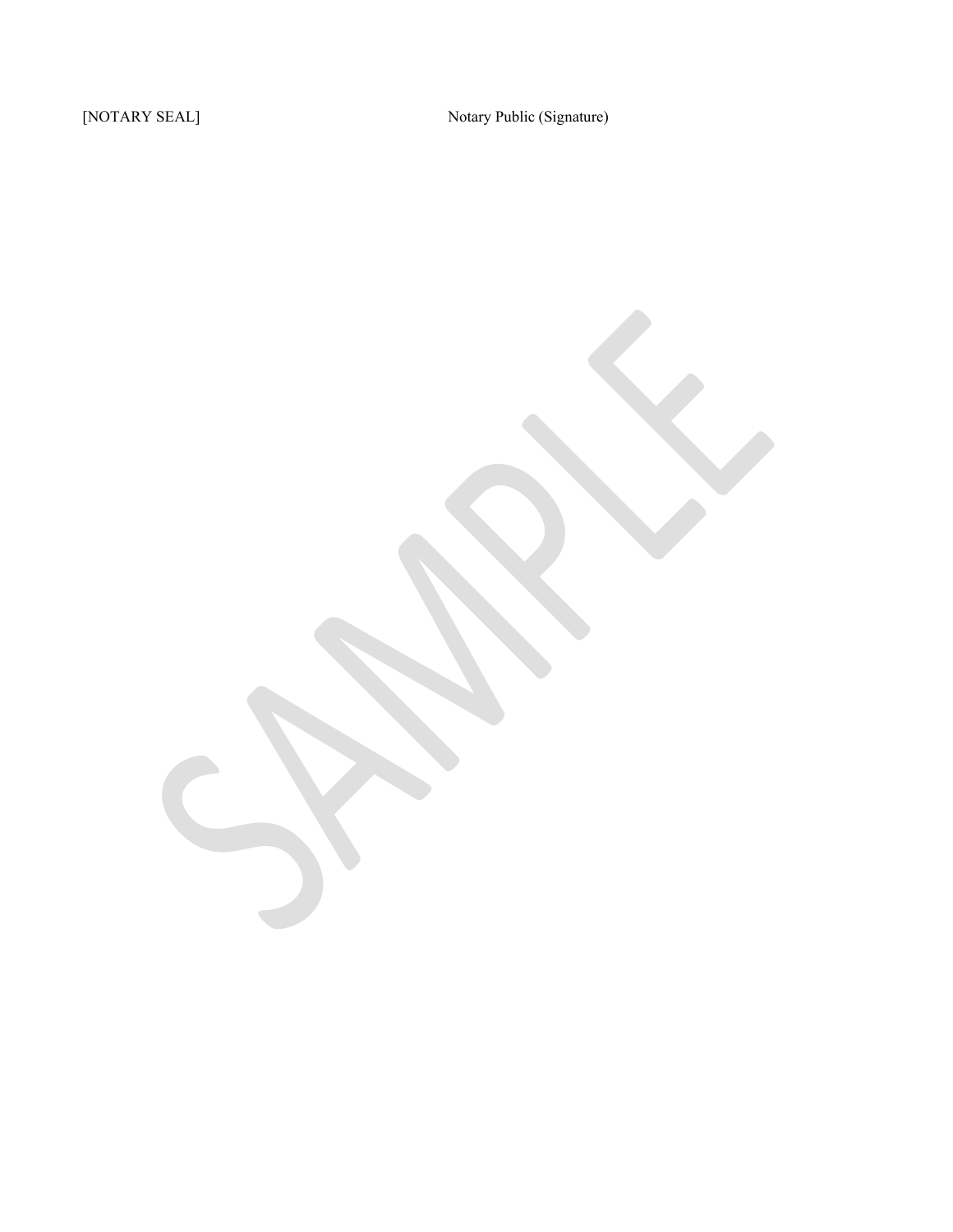|  | Prepared by/Return to: |  |
|--|------------------------|--|
|--|------------------------|--|

**Parcel I.D. Numbers:**

|  | Above<br>Space. |  |  | . This Line For Recording ---------------------------------- |
|--|-----------------|--|--|--------------------------------------------------------------|
|--|-----------------|--|--|--------------------------------------------------------------|

# **AFFIDAVIT AS TO AUTHORITY UNDER TRUST**

(If Applicable)

|      |                                                                     |                                                      |           | THE UNDERSIGNED, first being duly sworn,                                                                                                                                                                                                |
|------|---------------------------------------------------------------------|------------------------------------------------------|-----------|-----------------------------------------------------------------------------------------------------------------------------------------------------------------------------------------------------------------------------------------|
|      | (Print Name)<br>deposes and states:                                 |                                                      |           |                                                                                                                                                                                                                                         |
|      | 1.                                                                  | <b>THAT</b> I am the designated (write-in or check): |           | (Authorized Official Capacity Under Trust)                                                                                                                                                                                              |
|      |                                                                     |                                                      |           |                                                                                                                                                                                                                                         |
|      | Beneficiary;                                                        | Grantor;                                             | Executor; | Co-Executor                                                                                                                                                                                                                             |
|      | Sole Trustee;                                                       | Co-Trustee;                                          | Settlor;  | Co-Settlor of the<br>(Full Legal Name of Trust)<br>(hereinafter the "Trust") and have personal knowledge of the facts                                                                                                                   |
|      | (Full Legal Name of Trust (cont'd))<br>set forth in this Affidavit. |                                                      |           |                                                                                                                                                                                                                                         |
|      | 2.                                                                  |                                                      |           | THAT part of the Trust corpus includes real property located in Monroe County, Florida<br>(hereinafter the "Real Estate"), more particularly described as:                                                                              |
|      |                                                                     | Subdivision: New York 1988                           |           | Parcel(s)/Lot(s): Block: Block:                                                                                                                                                                                                         |
|      | Key: <b>Example 2018</b>                                            |                                                      |           | Plat Book: Page:                                                                                                                                                                                                                        |
|      |                                                                     |                                                      |           | Real Estate Number(s): Next Assembly New York Changes and Assembly New York Changes and Assembly New York Changes and Assembly New York Changes and Assembly New York Changes and Assembly New York Changes and Assembly New Y<br>; and |
|      | 3.                                                                  |                                                      |           | <b>THAT</b> the real estate was transferred to the Trust by means of the (select one):<br>Quitclaim Deed; Special Warranty Deed; Statutory Warranty Deed; Warranty Deed;                                                                |
|      |                                                                     |                                                      |           |                                                                                                                                                                                                                                         |
|      | (Other Instrument)                                                  |                                                      |           | (Judgment)<br>day of (Month) (Year), at Official Records Book (Month), (Year)                                                                                                                                                           |
| Page |                                                                     |                                                      |           | _, of the Official Records of Monroe County, Florida.                                                                                                                                                                                   |

4. **THAT** consistent with the foregoing, I, the undersigned, swear under penalty of perjury that under the Trust, said Trust's terms, and (if any) all amendments thereto, I (the undersigned) am duly authorized to execute in relation to the aforesaid real estate (select one):